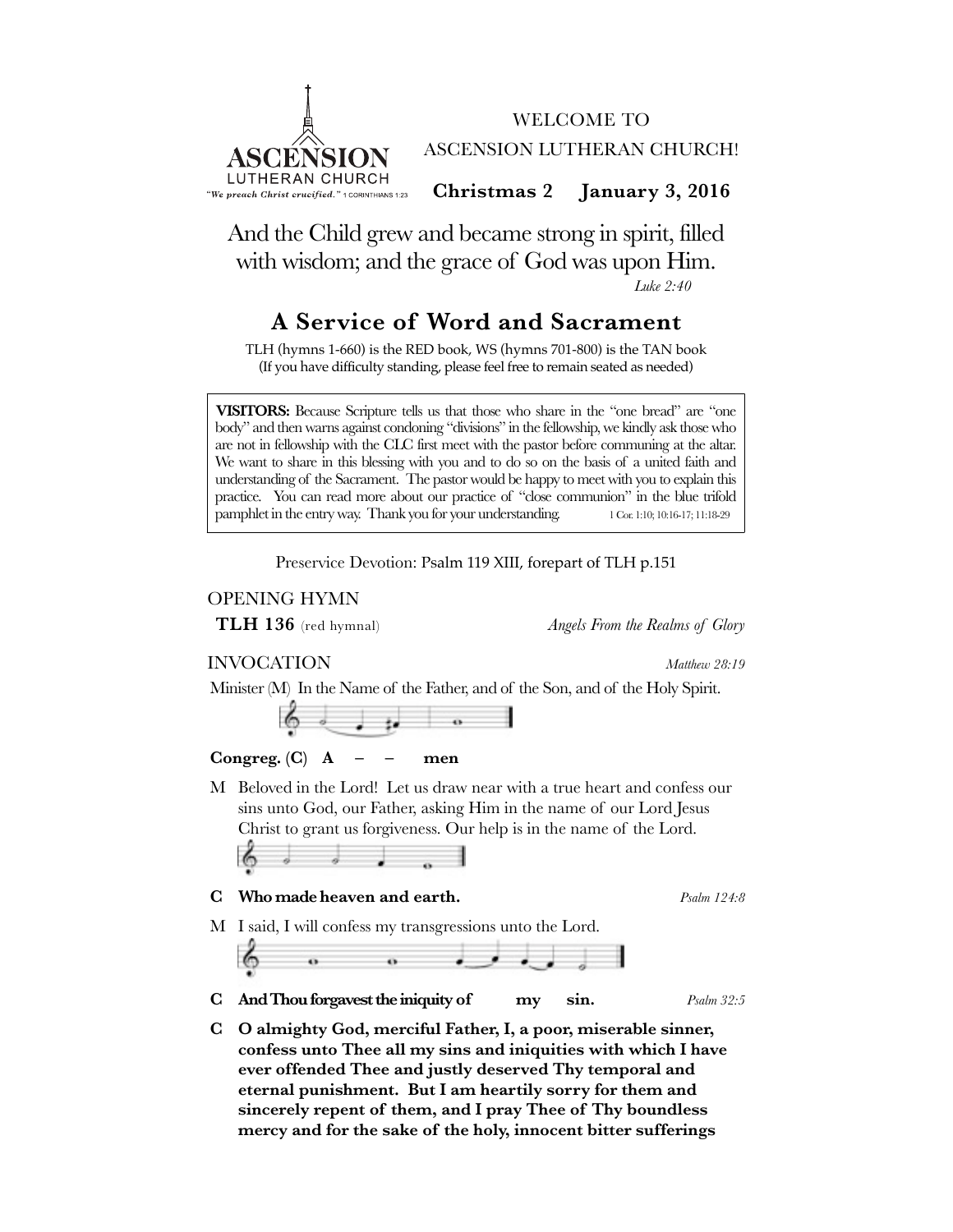# **and death of Thy beloved Son, Jesus Christ, to be gracious and merciful to me, a poor, sinful being.**

M Upon this your confession, I, as a called servant of the Word, announce the grace of God unto all of you, and in the stead and by the command of my Lord Jesus Christ I forgive you all your sins in the name of the Father and of the Son and of the Holy Spirit. *John 20:19-23* **C A – – – men**

INTROIT Ps 147:1, 5, 11-12; Jn 1:14

- M Praise the Lord!
- **C For it is good to sing praises to our God;**
- M For it is pleasant,
- **C and praise is beautiful.**
- M Great is our Lord, and mighty in power;
- **C His understanding is infinite.**
- M The Lord takes pleasure in those who fear Him,
- **C In those who hope in His mercy.**
- M Praise the Lord, O Jerusalem!
- **C Praise your God, O Zion!**
- M And the Word became flesh and dwelt among us, and we beheld His glory, the glory as of the only begotten of the Father, full of grace and truth. Glory be to God…

 $GLORIA$  PATRI  $\sim$  Glory to the Father, Son, and Holy Spirit



as it was in the be-gin-ning, is now, and ev-er shall be, world with-out end. A-men.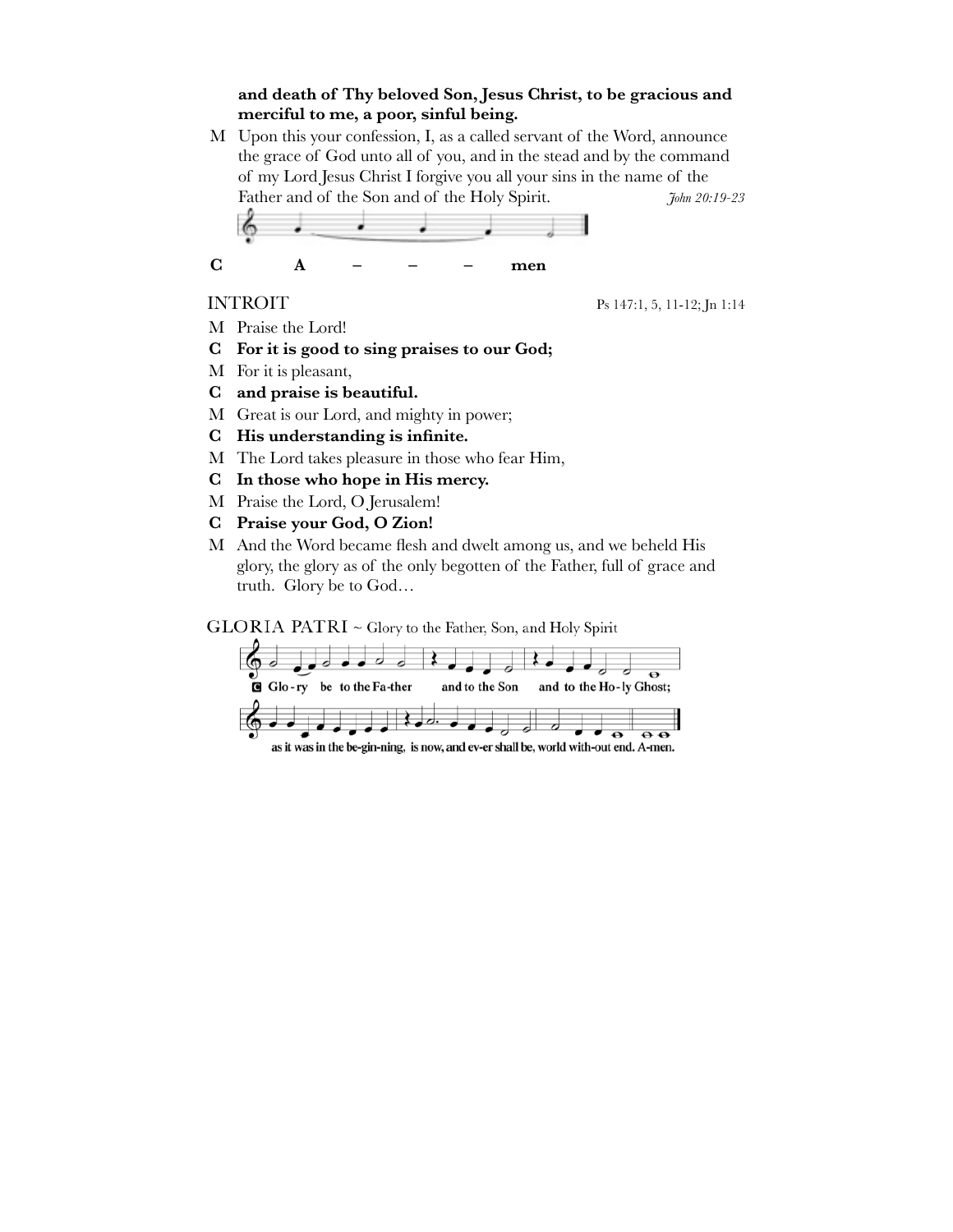

M The Lord be with you.

Luke 1:28

And also with you.  $\mathbf C$ 

### **COLLECT OF THE DAY**

M Let us pray ... one God, now and forever,



**FIRST LESSON**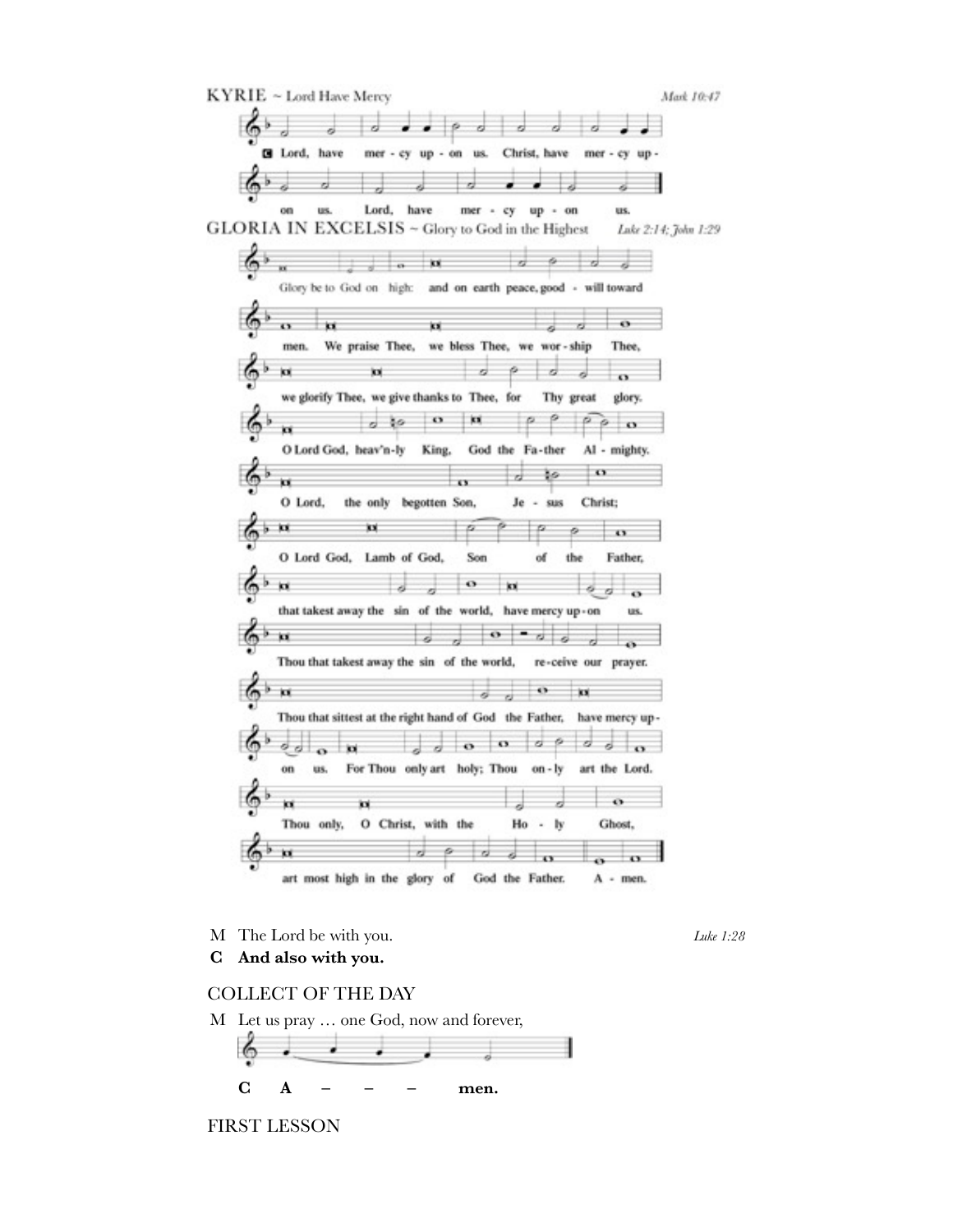#### **1 Kings 3:4–15**

4 Now the king went to Gibeon to sacrifice there, for that *was* the great high place: Solomon offered a thousand burnt offerings on that altar. 5 At Gibeon the Lord appeared to Solomon in a dream by night; and God said, "Ask! What shall I give you?"

6 And Solomon said: "You have shown great mercy to Your servant David my father, because he walked before You in truth, in righteousness, and in uprightness of heart with You; You have continued this great kindness for him, and You have given him a son to sit on his throne, as *it is* this day. 7 Now, O Lord my God, You have made Your servant king instead of my father David, but I *am* a little child; I do not know *how* to go out or come in. 8 And Your servant *is* in the midst of Your people whom You have chosen, a great people, too numerous to be numbered or counted. 9 Therefore give to Your servant an understanding heart to judge Your people, that I may discern between good and evil. For who is able to judge this great people of Yours?"

<sup>10</sup> The speech pleased the Lord, that Solomon had asked this thing. <sup>11</sup> Then God said to him: "Because you have asked this thing, and have not asked long life for yourself, nor have asked riches for yourself, nor have asked the life of your enemies, but have asked for yourself understanding to discern justice, 12 behold, I have done according to your words; see, I have given you a wise and understanding heart, so that there has not been anyone like you before you, nor shall any like you arise after you. 13 And I have also given you what you have not asked: both riches and honor, so that there shall not be anyone like you among the kings all your days. 14 So if you walk in My ways, to keep My statutes and My commandments, as your father David walked, then I will lengthen your days."

<sup>15</sup> Then Solomon awoke; and indeed it had been a dream. And he came to Jerusalem and stood before the ark of the covenant of the Lord, offered up burnt offerings, offered peace offerings, and made a feast for all his servants.

#### GRADUAL

For unto us a Child is born, Unto us a Son is given; And the government will be upon His shoulder. And His name will be called Wonderful, Counselor, Mighty God, Everlasting Father, Prince of Peace. Hallelujah! Hallelujah!

Oh, sing to the Lord a new song! For He has done marvelous things; His right hand and His holy arm have gained Him the victory. Hallelujah!



**C Halle - lu - jah! Halle-lu-jah! Halle-lu - - jah!**

GOSPEL LESSON(*rise*)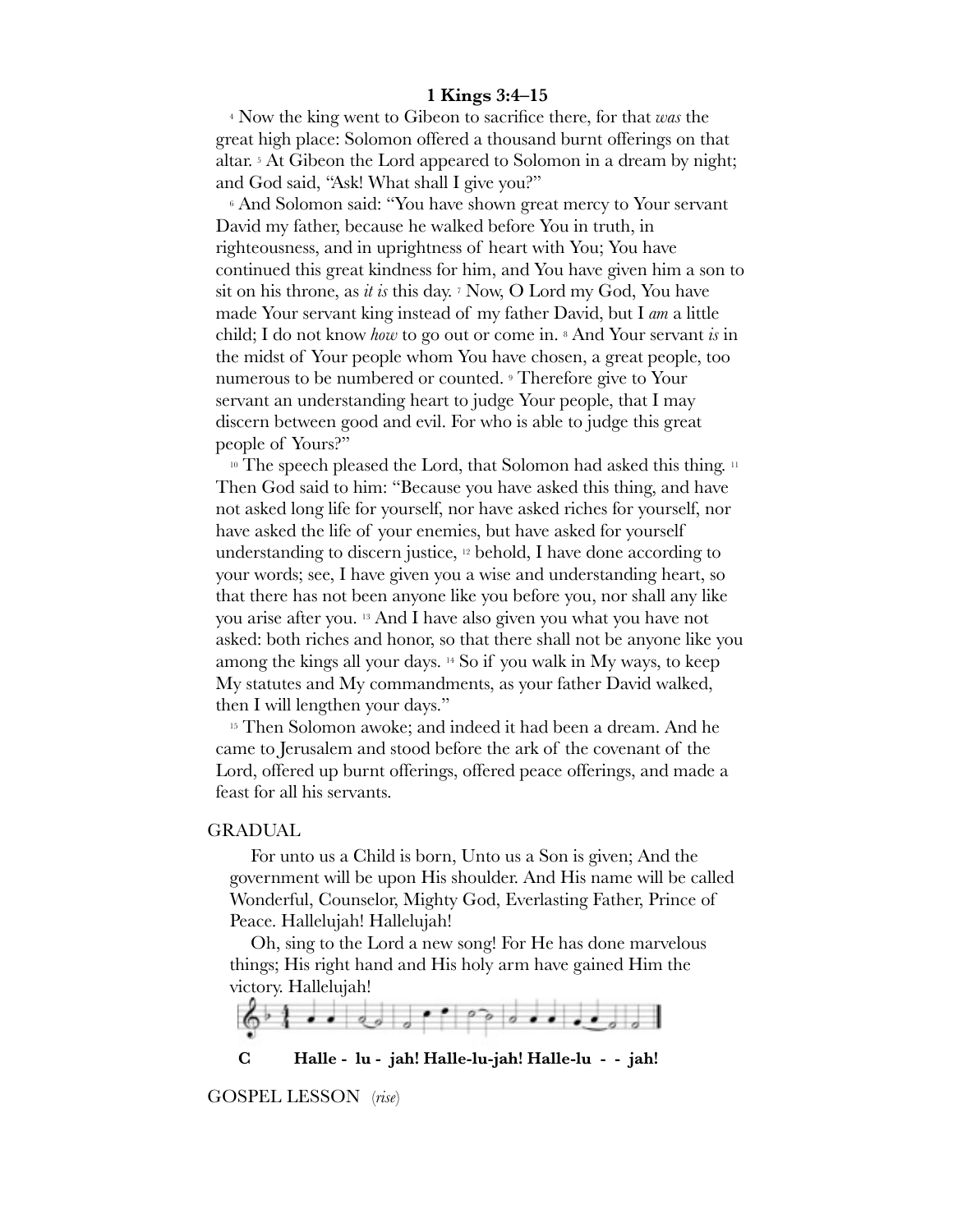M And this is eternal life, that we know the only true God, and Jesus Christ whom He has sent.



#### **Luke 2:40–52**

40 And the Child grew and became strong in spirit, filled with wisdom; and the grace of God was upon Him.

41 His parents went to Jerusalem every year at the Feast of the Passover. 42 And when He was twelve years old, they went up to Jerusalem according to the custom of the feast. 43 When they had finished the days, as they returned, the Boy Jesus lingered behind in Jerusalem. And Joseph and His mother did not know *it;* 44 but supposing Him to have been in the company, they went a day's journey, and sought Him among *their* relatives and acquaintances. 45 So when they did not find Him, they returned to Jerusalem, seeking Him. 46 Now so it was *that* after three days they found Him in the temple, sitting in the midst of the teachers, both listening to them and asking them questions. 47 And all who heard Him were astonished at His understanding and answers. 48 So when they saw Him, they were amazed; and His mother said to Him, "Son, why have You done this to us? Look, Your father and I have sought You anxiously."

49 And He said to them, "Why did you seek Me? Did you not know that I must be about My Father's business?" 50 But they did not understand the statement which He spoke to them.

<sup>51</sup> Then He went down with them and came to Nazareth, and was subject to them, but His mother kept all these things in her heart. 52 And Jesus increased in wisdom and stature, and in favor with God and men.

M These words are written that we may believe that Jesus is the Christ, the Son of God, and that believing, we may have life in His name.



**C Praise be to Thee, O Christ!**

CREED ~ The Nicene Creed

**C I believe in one God, the Father Almighty, maker of heaven and earth and of all things visible and invisible. And in one Lord Jesus Christ, the only-begotten Son of God, begotten of His Father before all worlds, God of God, Light of Light, very God of very God, begotten, not made, being of one substance with the Father, by Whom all things were made; Who for us men and for our salvation, came down from heaven**  and was incarnate by the Holy Spirit of the virgin Mary,  **and was made man; and was crucified also for us under Pontius Pilate.**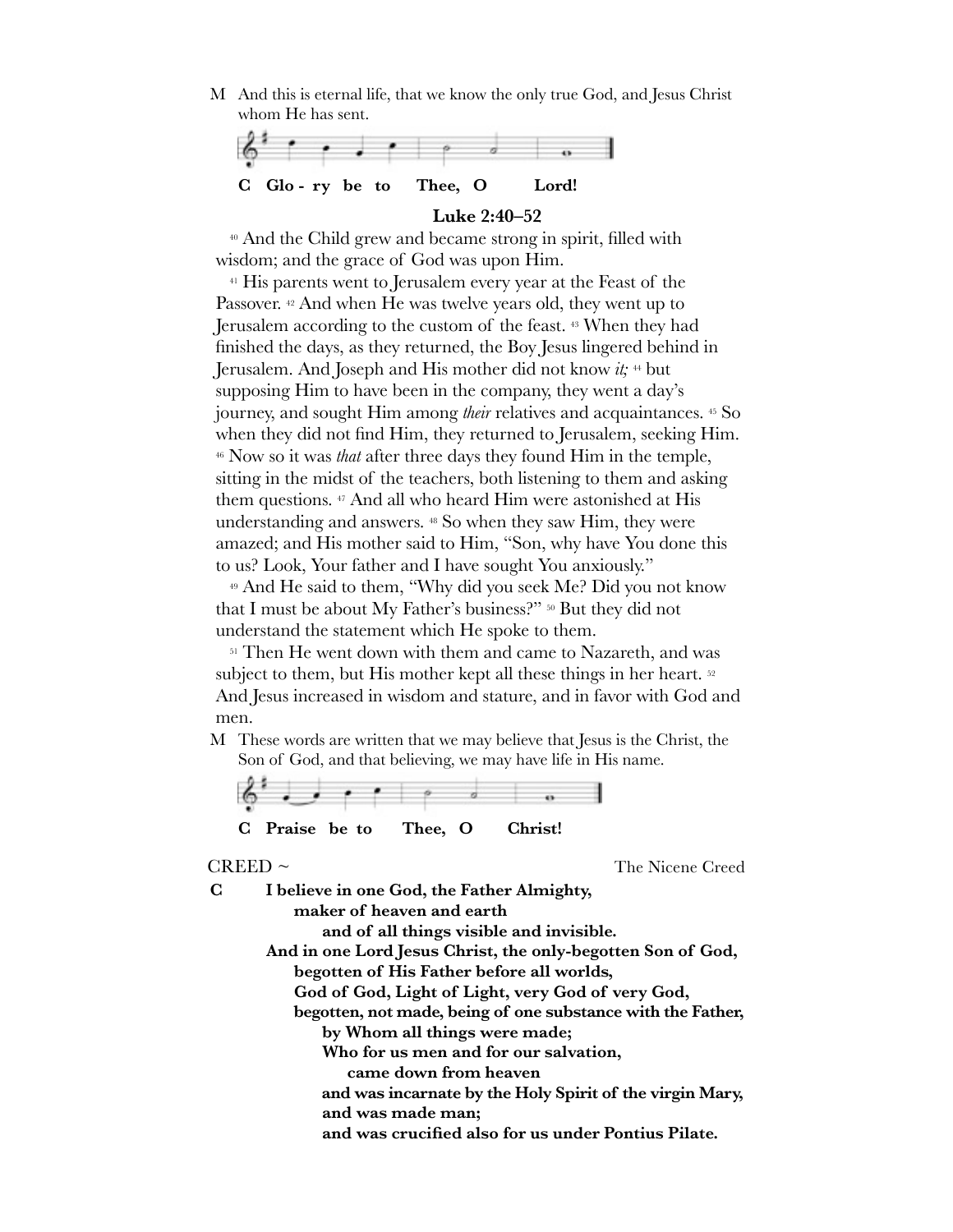**He suffered and was buried. And the third day He rose again according to the Scriptures; and ascended into heaven and sits on the right hand of the Father. And He will come again with glory to judge both the living and the dead, Whose kingdom will have no end. And I believe in the Holy Spirit, the Lord and giver of life, Who proceeds from the Father and the Son, Who with the Father and the Son together is worshiped and glorified, Who spoke by the Prophets.**  And I believe in one holy Christian and Apostolic Church. I acknowledge one Baptism for the remission of sins,  **And I look for the resurrection of the dead**  And the life of the world to come. Amen.

#### HYMN

**TLH 132:1-4** (red hymnal) *O God of God, O Light of Light*

 $SERMON \sim$  based on Gospel lesson of the day

Luke 2:40–52 *The boy Jesus visits the Temple*

# **Jesus is Right Where He is Supposed to Be (And You Are Too)**

- 1. He is sitting at the feet of his teachers
- 2. He is hearing the word of God
- 3. He is in his father's house
- 4. He is returning home with his parents
- M The peace of God, which surpasses all understanding, will guard your hearts and minds through Christ Jesus. *Philippians 4:7*

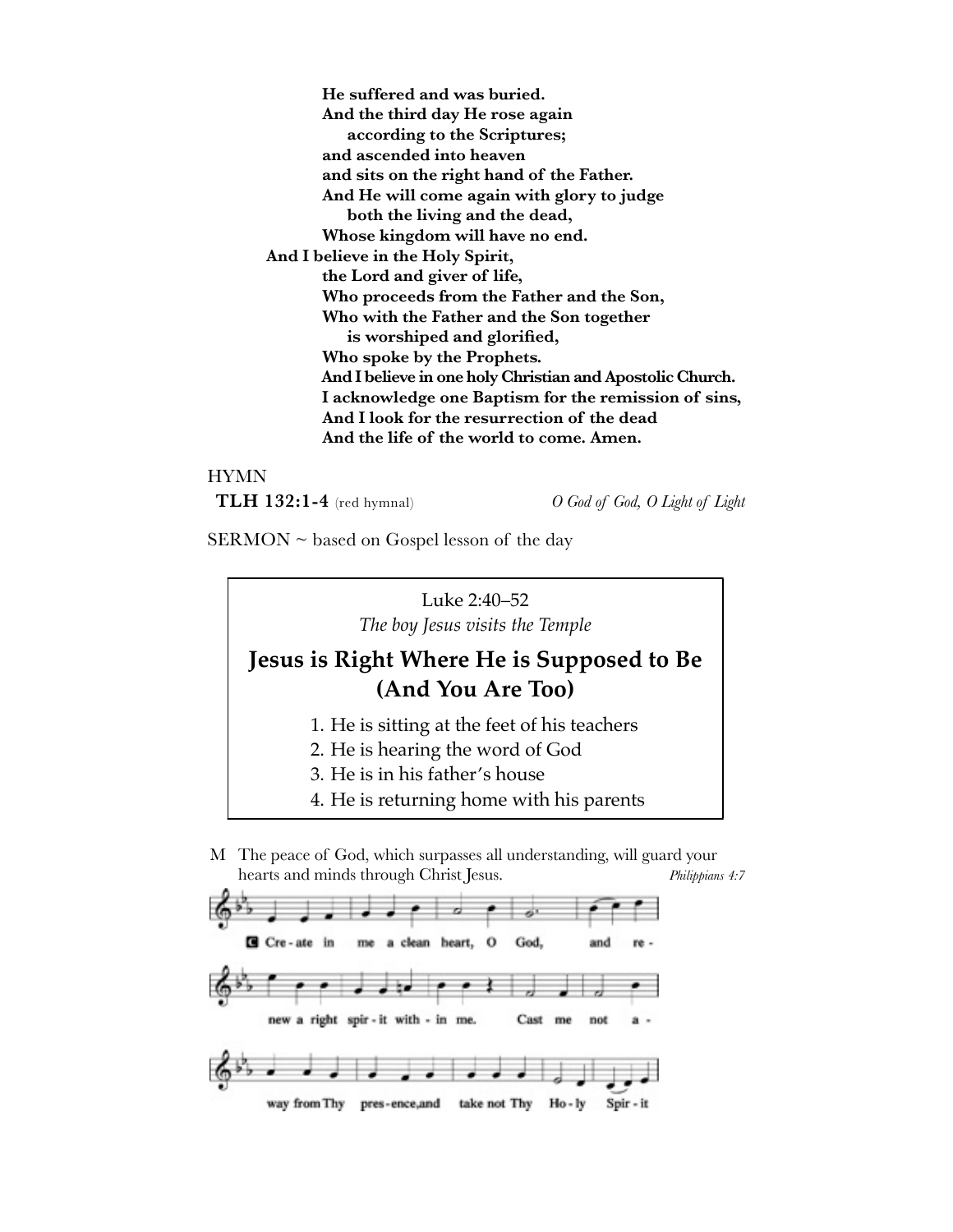

HYMN

**TLH 108:1-2,5-8** (red hymnal) *We Sing, Immanuel, Thy Praise*

# GATHERING OF OUR THANK OFFERING

#### PRAYERS OF THE CHURCH

Let us pray…

**Our Father, who art in heaven, hallowed be Thy name; Thy kingdom come; Thy will be done on earth as it is in heaven; Give us this day our daily bread; And forgive us our trespasses, as we forgive those who trespass against us; And lead us not into temptation; But deliver us from evil; For Thine is the kingdom and the power and the glory forever and ever. Amen!**



M It is truly good, right, and salutary that we should at all times and in all places give thanks unto You, holy Father, almighty, everlasting God, for in the mystery of the Word made flesh You have given us a new revelation of Your glory, that, seeing You in the person of Your Son, we may be drawn to love that which is not seen. Therefore with angels and archangels and with all the company of heaven we laud and magnify Your glorious name, evermore praising You and saying: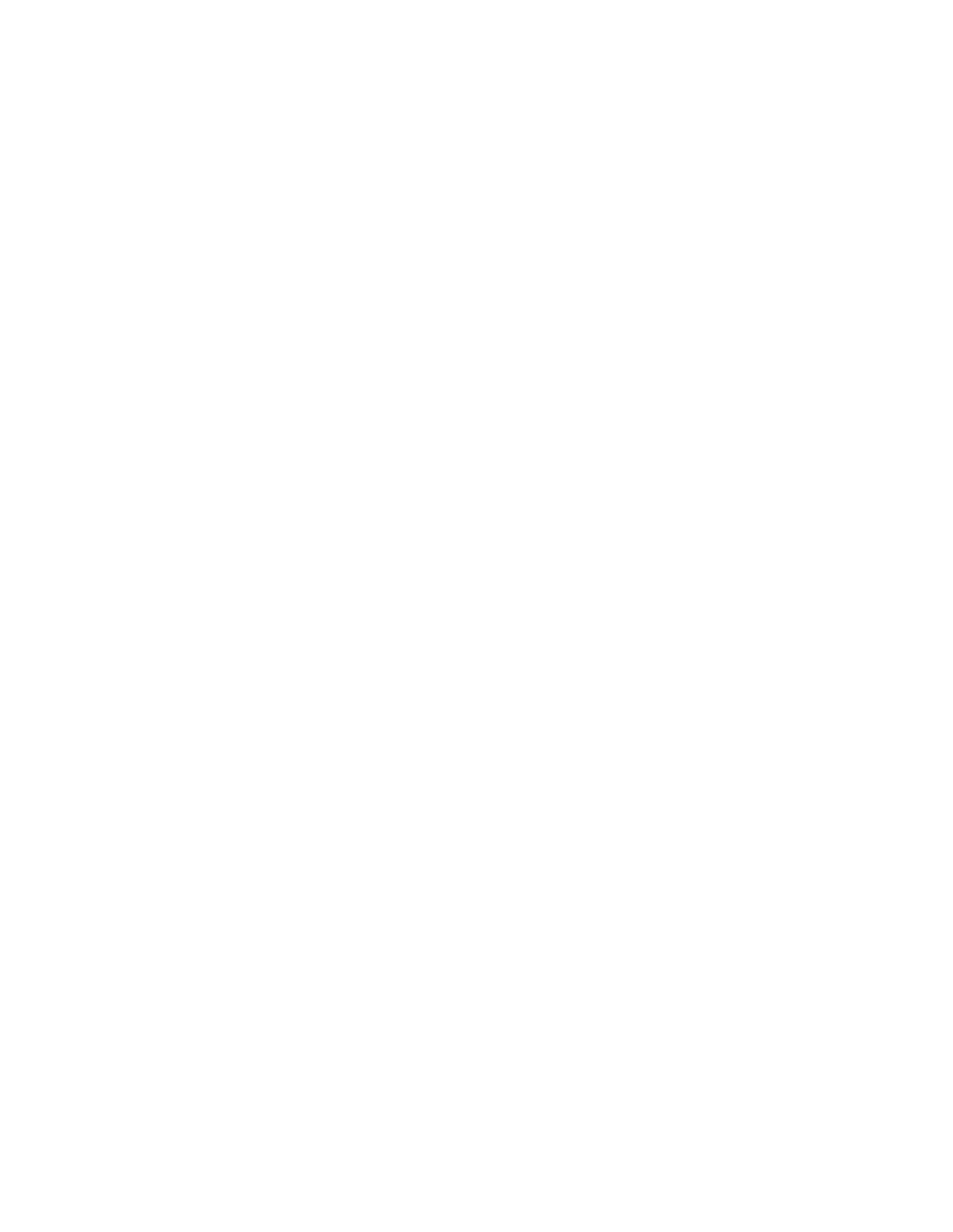

### WORDS OF INSTITUTION *Matt. 26, Mk 14, Lk 22, 1 Cor. 11*

 $A$ 

M Our Lord Jesus Christ, the same night in which He was betrayed, took bread; and, when He had given thanks, He broke it and gave it to His disciples saying, 'Take, eat. This is My body, which is given for you. Do this in remembrance of Me.' In the same way He took the cup, after supper, gave thanks, and gave it to them saying, 'Drink of it, all of you. This cup is the new covenant in My blood, which is shed for you for the forgiveness of sins. Do this, as often as you drink it, in remembrance of Me.'

men.

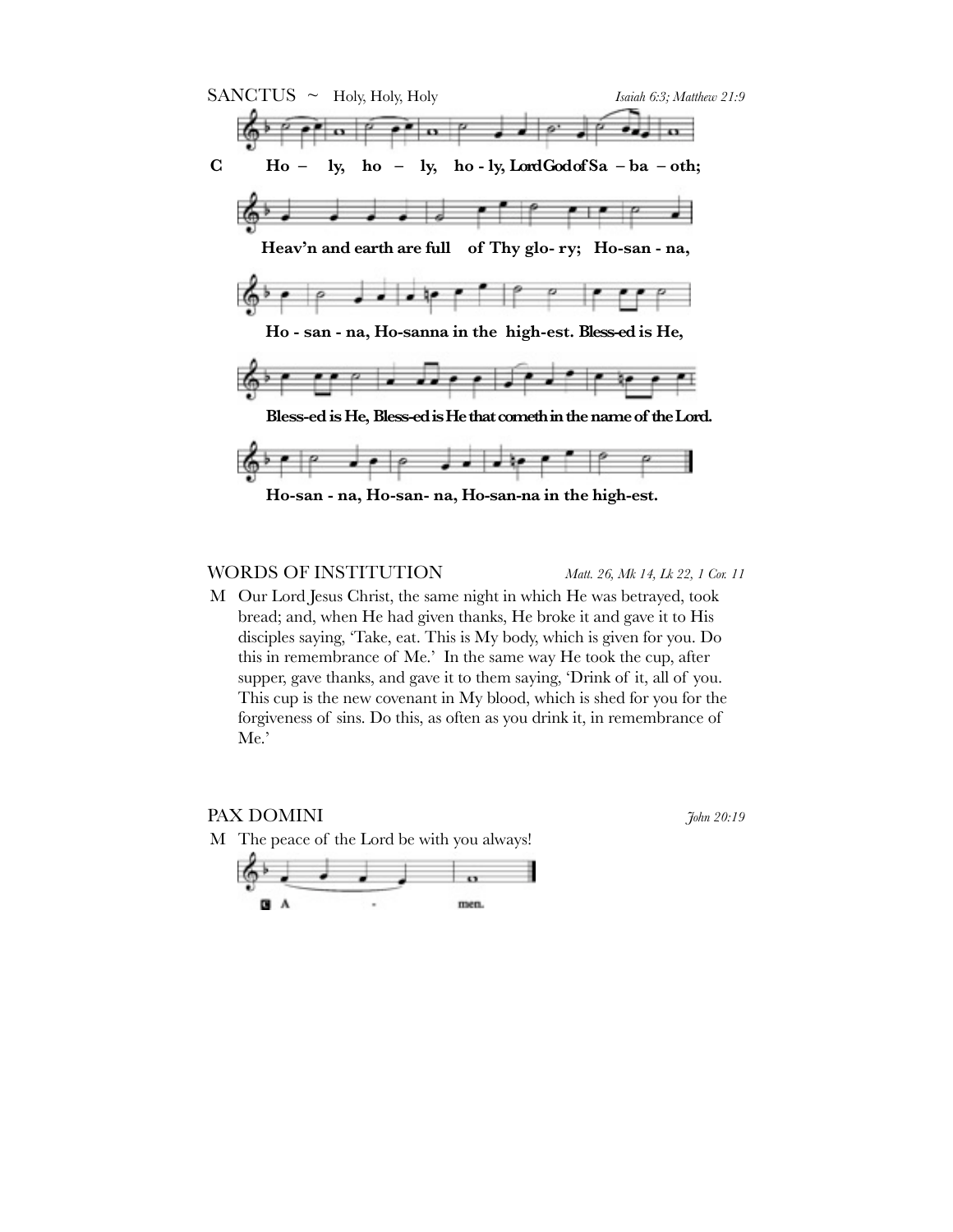AGNUS DEI ~ Lamb of God *John 1:29* 



NUNC DIMITTIS ~ Now Let Us Depart (Song of Simeon) *Luke 2:29-32*



# THANKSGIVING *Psalm 107:1*

M Oh, give thanks unto the Lord, for He is good



and His mercy endureth for - ev G er.

M Let us pray … one God, now and forever.